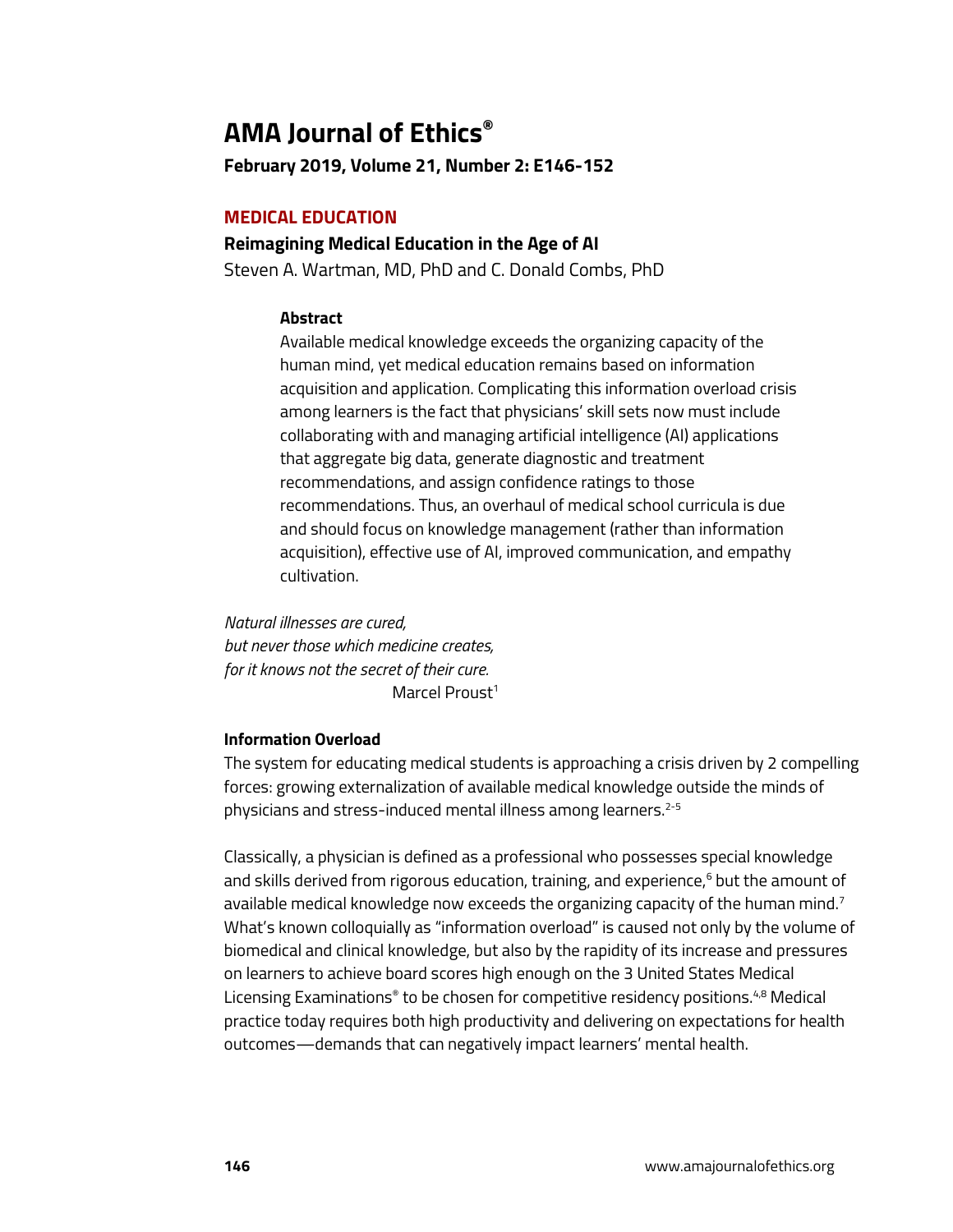Demands on students within the existing information-based curricula are taking a profound toll on their well-being. Students are confronted with information overload and concerns about never knowing enough. Recently, considerable attention has been paid to the <u>deteriorating mental health of students.<sup>9,10</sup> While wellness and resilience programs</u> have arisen in many medical schools $11$  as a result, these programs implicitly focus on shortcomings of students and do not adequately address the root of the problem: the demanding learning environment.

Despite broad awareness of these trends, medical education continues to be largely information based, as if physicians are still the only source of medical knowledge. The reality of this web-enabled era is different. Patients readily garner more information, both correct and incorrect, to bring to clinical encounters and expect meaningful discussions with their physicians. These expectations challenge physicians not only to keep current but also to be able to communicate options to patients in a language that speaks meaningfully to their individual concerns and preferences. To do so requires specific training in effective communication as well as gaining deep understanding of the basis of patient decision making, including how patients' understanding of medical information is influenced by their inherent values and biases.

In addition, the skills required of practicing physicians will increasingly involve facility in collaborating with and managing artificial intelligence (AI) applications that aggregate vast amounts of data, generate diagnostic and treatment recommendations, and assign confidence ratings to those recommendations.<sup>12,13</sup> The ability to correctly interpret probabilities requires mathematical sophistication in stochastic processes, something current medical curricula address inadequately. In part, the need for more sophisticated mathematical understanding is driven by the analytics o[f precision and personalized](https://journalofethics.ama-assn.org/article/why-does-shift-personalized-medicine-precision-health-and-wellness-genomics-matter/2018-09)  [medicine,](https://journalofethics.ama-assn.org/article/why-does-shift-personalized-medicine-precision-health-and-wellness-genomics-matter/2018-09) which rely on AI to predict which treatment will work for a particular disease in a particular subgroup of patients. The long-standing approach of basing diagnostic or treatment choices on the "average patient" in a large population is no longer precise enough to meet the standards of personalized medicine. As a result, treatments for patients with different physical, cultural, and genetic attributes will vary in personalized medicine. As more practicing physicians use AI to support clinical decisions, they will need to be highly skilled in explaining treatment options to their patients. Merely expanding the current curricula to address this shortcoming will not be sufficient.

### **Medicine and AI**

As we pointed out earlier, the increasing incongruence between the organizing and retention capacities of the human mind and medicine's growing complexity should compel significant re-engineering of medical school curricula. Curricula should shift from a focus on information acquisition to an emphasis on knowledge management and communication.14 Nothing manifests this need for change better than the observation that every patient is becoming a big data challenge.<sup>12</sup> For clinicians, the need to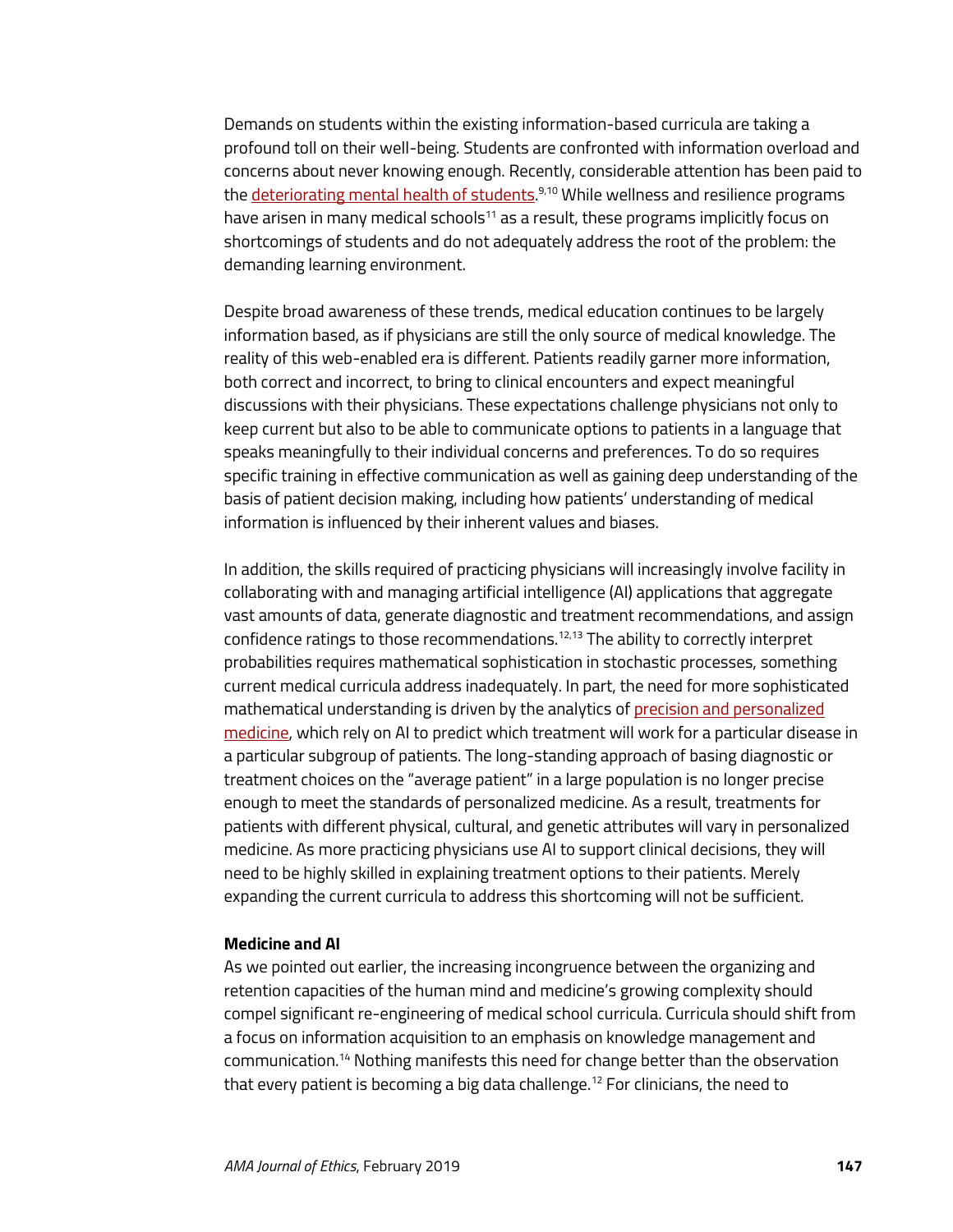understand probabilities—such as confidence ratings for diagnostic or therapeutic recommendations generated by an AI clinical decision support system—will likely increase as personalized medicine continues to enlarge its role in practice. The ability to interpret these probabilities clearly and sensitively to patients and their families represents an additional—and essential—educational demand that speaks to a vital human, clinical, and ethical need that no amount of computing power can meet.

Good communication requires in-depth understanding of the psychology of choice, as the pioneering work of Tversky and Kahneman makes clear.15 These authors explored how different phrasing affected participants' responses to a hypothetical life-and-death decision. The importance of the so-called "framing effect" has been demonstrated in a wide variety of settings, including health care.<sup>16</sup> Importantly, when potential patients were asked about the role of evidence in medical decision making, personal choice could eclipse medical evidence, and evidence of harm could be perceived as more compelling than evidence of effectiveness.17 As patients become increasingly knowledgeable about medical information, physicians must be able to assess and respond to the heuristics of decision making. A key point is that the heuristics and biases of both physicians and patients need to be regarded as important parts of clinical encounters that must be skillfully managed to achieve optimal diagnosis and treatment, which is not taught in medical education today.

In 1991, Charles Van Doren wrote: "We have become a nation of passive recipients of services, most of them provided by complex machines whose operations we do not understand."18 We agree and further argue that the psychology of choice should be front and center in the reimagined medical school curriculum. This is not to say that basic medical information should be eliminated from the curriculum. Rather, it should be integrated with teaching probability, communication, and empathetic skills.

#### **Stewardship and Ethics**

A fresh approach to teaching ethics is also called for in this new era, one that focuses on helping students respond to complexities that arise among patients, caregivers, and AI applications. Ethical challenges posed by this phenomenon are not new, but the emphasis on knowledge acquisition and technical competence seems to have diminished the prominence of empathy in curricula. No matter how high the confidence rating for the diagnosis or therapy recommended by an AI program, humans and their reactions to therapy are infinitely variable at the individual level. Physicians must therefore strengthen their capacity to respond to patients' suffering and express compassion.<sup>19</sup> The late Paul Kalanithi wrote in his book, *When Breath Becomes Air*, "the physician's duty is not to stave off death or return patients to their old lives, but to take into our arms a patient and family whose lives have disintegrated and work until they can stand back up and face, and make sense of, their own existence."<sup>20</sup> Anatole Broyard, reflecting on the clinical encounter, stated: "Not every patient can be saved, but illness may be eased by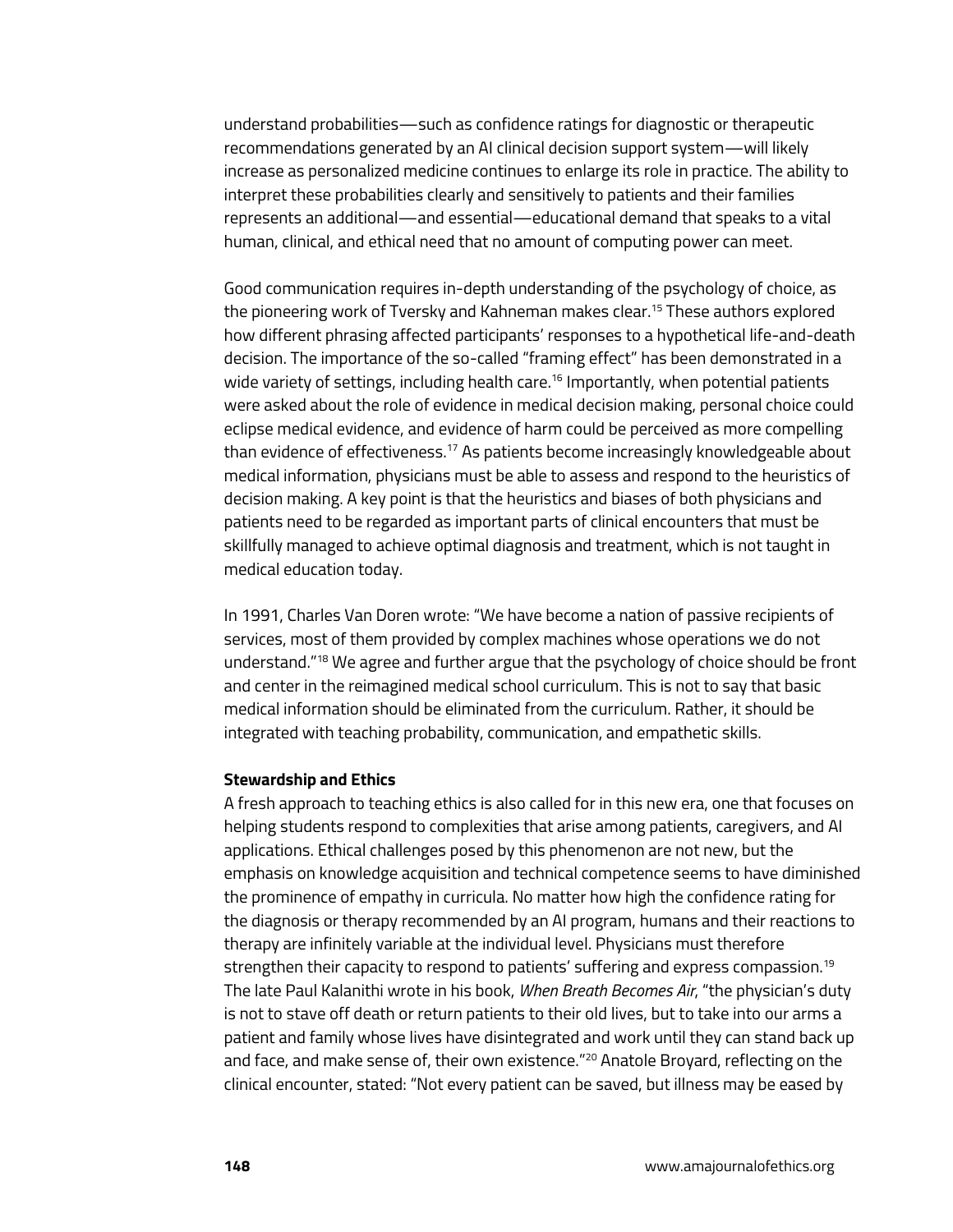the way caregivers respond."<sup>21</sup> Broyard and other writers recognize the importance of expressing abiding concern for others by respecting patients' rights to make choices according to their values and understanding how thos[e values influence decisions.](https://journalofethics.ama-assn.org/article/reasonableness-credibility-and-clinical-disagreement/2017-02) Doing so means having real, tested abilities to provide the uniquely human services patients need—to go beyond probabilities by addressing the complexities of caring for other humans. Perhaps offloading some biomedical and clinical knowledge onto AI applications will provide curricular space for restoring an emphasis on empathy.

#### **Challenges to Curricular Reform**

The history of medical education reform amply demonstrates that curricular change has been incremental, reactive, and mostly around the margins.<sup>22</sup> Changes that have occurred, such as earlier clinical experiences, more problem-based learning, and clinical skills testing, have not fundamentally altered learning environments and informationretention expectations imposed by medical school curriculum committees, the Liaison Committee on Medical Education, the Accreditation Council for Graduate Medical Education, and the National Board of Medical Examiners testing program.23-26 Given the curricular needs addressed above, changes in 21st-century medical education must be radical, not incremental. The current learning environment, with its excessive information-retention demands, has proven to be toxic and in need of complete overhaul. The speed of technological innovation means that the skills of some faculty members are outdated compared to those of their students. In a recent visit to a medical school by one of the authors (SAW), when students were asked if they were "being taught in the manner in which they prefer to learn," no student said that this was the case.

Accordingly, we advocate new curricula that respond to the challenges of AI while being less detrimental to learners' mental health. These curricula should emphasize 4 major features:

- 1. Knowledge capture, not knowledge retention;
- 2. Collaboration with and management of AI applications;
- 3. A better understanding of probabilities and how to apply them meaningfully in clinical decision making with patients and families; and
- 4. The cultivation of empathy and compassion.

Barriers to such curricular changes are substantial and include long-standing faculty practices and funding streams, university policies and procedures, and a history of incremental reform by regulatory and accreditation bodies. It is our opinion that significant reform cannot take place within the existing regulatory structure. Perhaps changing the accreditation and licensing framework should be foremost among our considerations in reimagining medical education for the 21st century.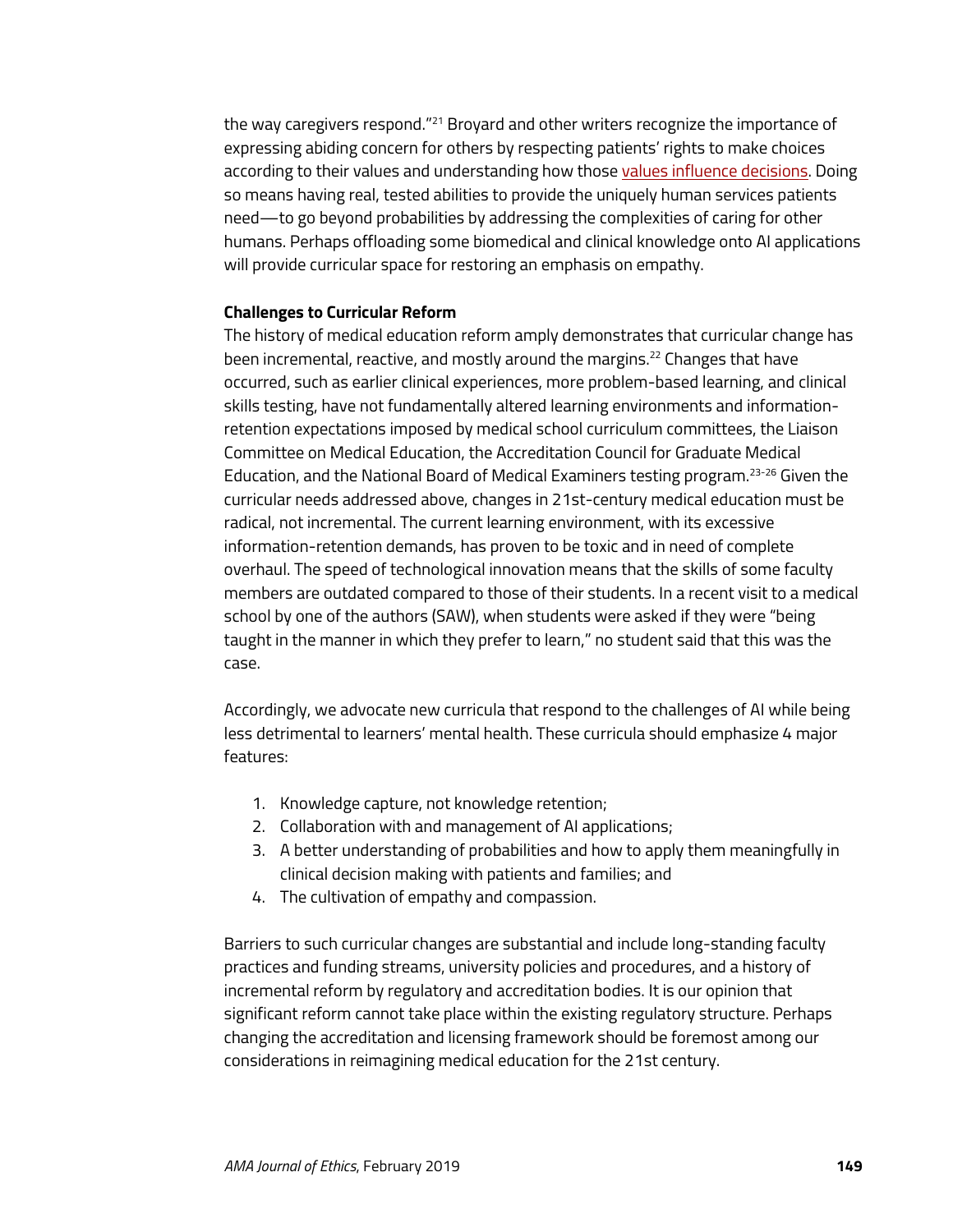## **References**

- 1. Proust M. *Remembrances of Things Past*. New York, NY: Vintage Books; 1982. *The Captive, the Fugitive, and Time Regained*; vol 3. Quoted by: Callahan D. Proust on treating chronic illness. *Over 65 Blog*. December 2, 2013. [http://www.over65.thehastingscenter.org/proust-on-treating-chronic-illness.](http://www.over65.thehastingscenter.org/proust-on-treating-chronic-illness) Accessed April 6, 2018.
- 2. Obermeyer Z, Lee TH. Lost in thought—the limits of the human mind and the future of medicine. *N Engl J Med*. 2017;377(13):1209-1211.
- 3. Slavin SJ. Medical student mental health. *JAMA*. 2016;316 (21):2195-2196.
- 4. Quintero GA. Medical education and the healthcare system—why does the curriculum need to be reformed? *BMC Med*. 2014;12:213.
- 5. Ishak W, Nikravesh R, Lederer S, Perry R, Ogunyemi D, Bernstein C. Burnout in medical students: a systematic review. *Clin Teach*. 2013;10(4):242-245.
- 6. Funder JW. Medicine as a profession. *Clin Med (Lond)*. 2010;10(3):246-247.
- 7. Wartman SA, Combs CD. Medical education must move from the information age to the age of artificial intelligence. *Acad Med*. 2018;93(8):1107-1109.
- 8. Gauer JL, Jackson JB. The association of USMLE Step 1 and Step 2 CK scores with residency match and location. *Med Educ Online*. 2017:22(1):1358579.
- 9. Dyrbye L, Shanafelt T. A narrative review on burnout experienced by medical students and residents. *Med Educ*. 2016:50(1):132-149.
- 10. Dyrbye LN, West CP, Satele D, et al. Burnout among US medical students, residents, and early career physicians relative to the general US population. *Acad Med*. 2014:89(3):443-451.
- 11. Slavin SJ, Schindler DL, Chibnall JT. Medical student mental health 3.0: improving student wellness through curricular changes. *Acad Med*. 2014:89(4):573-577.
- 12. Chen JH, Asch SM. Machine learning and prediction in medicine—beyond the peak of inflated expectations. *N Engl J Med*. 2017;376(26):2507-2509.
- 13. Char DS, Shah NH, Magnus D. Implementing machine learning in health care addressing ethical challenges. *N Engl J Med*. 2018;378(11):981-983.
- 14. Cabitza F, Rasoni R, Gensini GF. Unintended consequences of machine learning in medicine. *JAMA*. 2017;318(6):517-518.
- 15. Tversky A, Kahneman D. The framing of decisions and the psychology of choice. *Science*. 1981;211(4481):453-458.
- 16. Mezzio DJ, Nguyen VB, Kiselica A, O'Day K. Evaluating the presence of cognitive bias in health care decision making: a survey of US formulary decision makers. *J Manag Care Spec Pharm*. 2018;24(11):1173-1183.
- 17. Carman KL, Maurer M, Mangrum R, et al. Understanding an informed public's views on the role of evidence in making health care decisions. *Health Aff (Millwood)*. 2016;35(4):566-574.
- 18. Van Doren C. *A History of Knowledge*. New York, NY: Ballantine Books; 1991.
- 19. Campbell J, Moyers BD, Flowers BS. *The Power of Myth*. New York, NY: Anchor Books; 1991.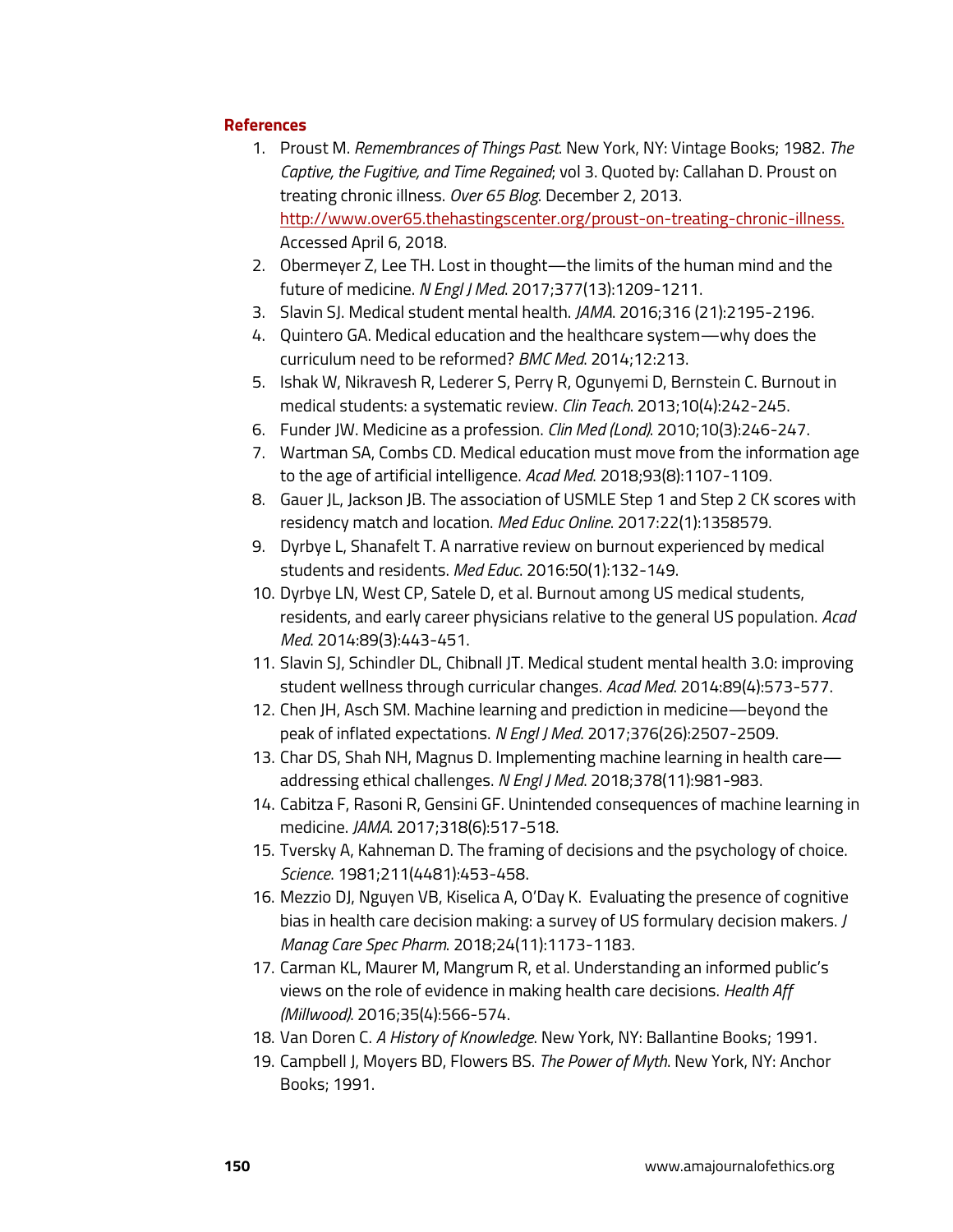- 20. Kalanithi P. *When Breath Becomes Air*. New York, NY: Random House; 2016.
- 21. Broyard A. *Intoxicated by My Illness and Other Writings on Life and Death*. New York, NY: Ballentine Books; 1992.
- 22. Skochelak SE. A decade of reports calling for change in medical education: what do they say? *Acad Med*. 2010;85(9)(suppl):S26-S33.
- 23. Liaison Committee on Medical Education. Functions and structure of a medical school: standards for accreditation of medical education programs leading to the MD degree. [http://lcme.org/wp-content/uploads/filebase/standards/2019-](http://lcme.org/wp-content/uploads/filebase/standards/2019-20_Functions-and-Structure_2018-09-26.docx) [20\\_Functions-and-Structure\\_2018-09-26.docx.](http://lcme.org/wp-content/uploads/filebase/standards/2019-20_Functions-and-Structure_2018-09-26.docx) Published March 2018. Accessed October 29, 2018.
- 24. Accreditation Council for Graduate Medical Education. ACGME Common program requirements. [https://www.acgme.org/Portals/0/PFAssets/ProgramRequirements/CPRs\\_201](https://www.acgme.org/Portals/0/PFAssets/ProgramRequirements/CPRs_2017-07-01.pdf) [7-07-01.pdf.](https://www.acgme.org/Portals/0/PFAssets/ProgramRequirements/CPRs_2017-07-01.pdf) Revised February 2017. Accessed October 29, 2018.
- 25. United States Medical Licensing Examination® website[. https://www.usmle.org/.](https://www.usmle.org/) Accessed December 7, 2018.
- 26. AMA passes first policy recommendations on augmented intelligence [press release]. Chicago, Illinois: American Medical Association; June 14, 2018. [https://www.ama-assn.org/ama-passes-first-policy-recommendations](https://www.ama-assn.org/ama-passes-first-policy-recommendations-augmented-intelligence)[augmented-intelligence.](https://www.ama-assn.org/ama-passes-first-policy-recommendations-augmented-intelligence) Published June 14, 2018. Accessed October 25, 2018.

**Steven A. Wartman, MD, PhD** is president emeritus of the Association of Academic Health Centers (AAHC) and a sociologist, board-certified internist, and master of the American College of Physicians. He served as president of the AAHC from 2005 to 2018, and, before joining the association, he was executive vice president for academic and health affairs and dean of the school of medicine at the University of Texas Health Science Center at San Antonio. He was also a Robert Wood Johnson Clinical Scholar at Johns Hopkins University and a Henry Luce Scholar in Indonesia. He received his AB degree from Cornell University and his MD and PhD degrees from Johns Hopkins University.

**C. Donald Combs, PhD** is the vice president and founding dean of the School of Health Professions at Eastern Virginia Medical School (EVMS) in Norfolk, Virginia. He also is a fellow of the Society for Simulation in Healthcare and holds senior faculty appointments in the EVMS School of Health Professions; the Department of Modeling, Simulation and Visualization Engineering at Old Dominion University; Paris Descartes University; and Taipei Medical University. He holds degrees from South Plains College, Texas Tech University, and the University of North Carolina at Chapel Hill.